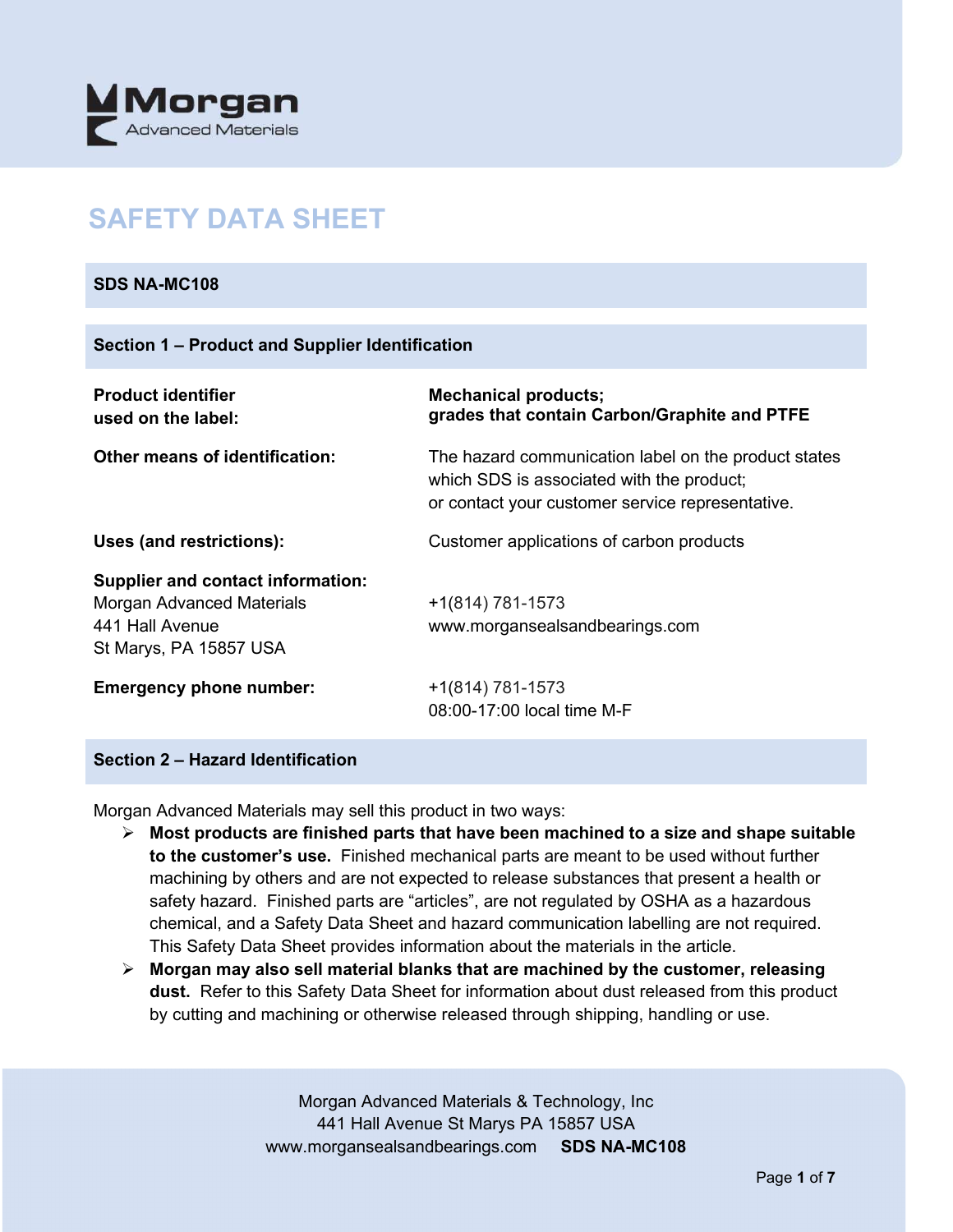

## **Classification:**

This material is not classified as hazardous under the Globally Harmonized System of Classification and Labelling and the US OSHA Hazard Communication Standard.

# **Signal word, symbols, hazard and precautionary statements:** Not applicable (because not classified as hazardous)

## **Other information about health hazards:**

Dust from this material may cause minor irritation of skin and eyes, primarily through mechanical abrasion. Repeated or prolonged exposure to elevated concentrations of any airborne dust can irritate or harm the respiratory system, especially as an aggravation to a pre-existing condition. Avoid creating and breathing airborne dust.

This material contains polytetrafluoroethylene (PTFE). Toxic and irritating fumes may be emitted if PTFE is exposed to temperatures greater than 300° C (which is not expected from normal use of the finished part or normal methods of machining material blanks). If cigarettes become contaminated with dust from this product the burning cigarette can cause PTFE to produce toxic fumes. Fumes from thermal decomposition of PTFE can cause "polymer-fume fever" with flu-like symptoms (chills, headache, fever, respiratory system irritation and cough).

#### **Other information about physical hazards:**

Carbon/graphite dust is electrically conductive and dust accumulations on electrical equipment can cause short circuits resulting in electrical shock, fire or damage to equipment. Dust from this product may create slippery conditions. Carbon/graphite dust may present a combustible dust hazard. Maintain good housekeeping.

#### **Section 3 – Composition**

| <b>Component</b>                  | <b>CAS Registry Number</b> | <b>Concentration</b><br>% by weight |
|-----------------------------------|----------------------------|-------------------------------------|
| Graphite                          | 7782-42-5                  | Up to 90%                           |
| Carbon                            | 7440-44-0                  | Up to $90\%$                        |
| Polytetrafluoroethylene<br>(PTFE) | 9002-84-0                  | Up to $90\%$                        |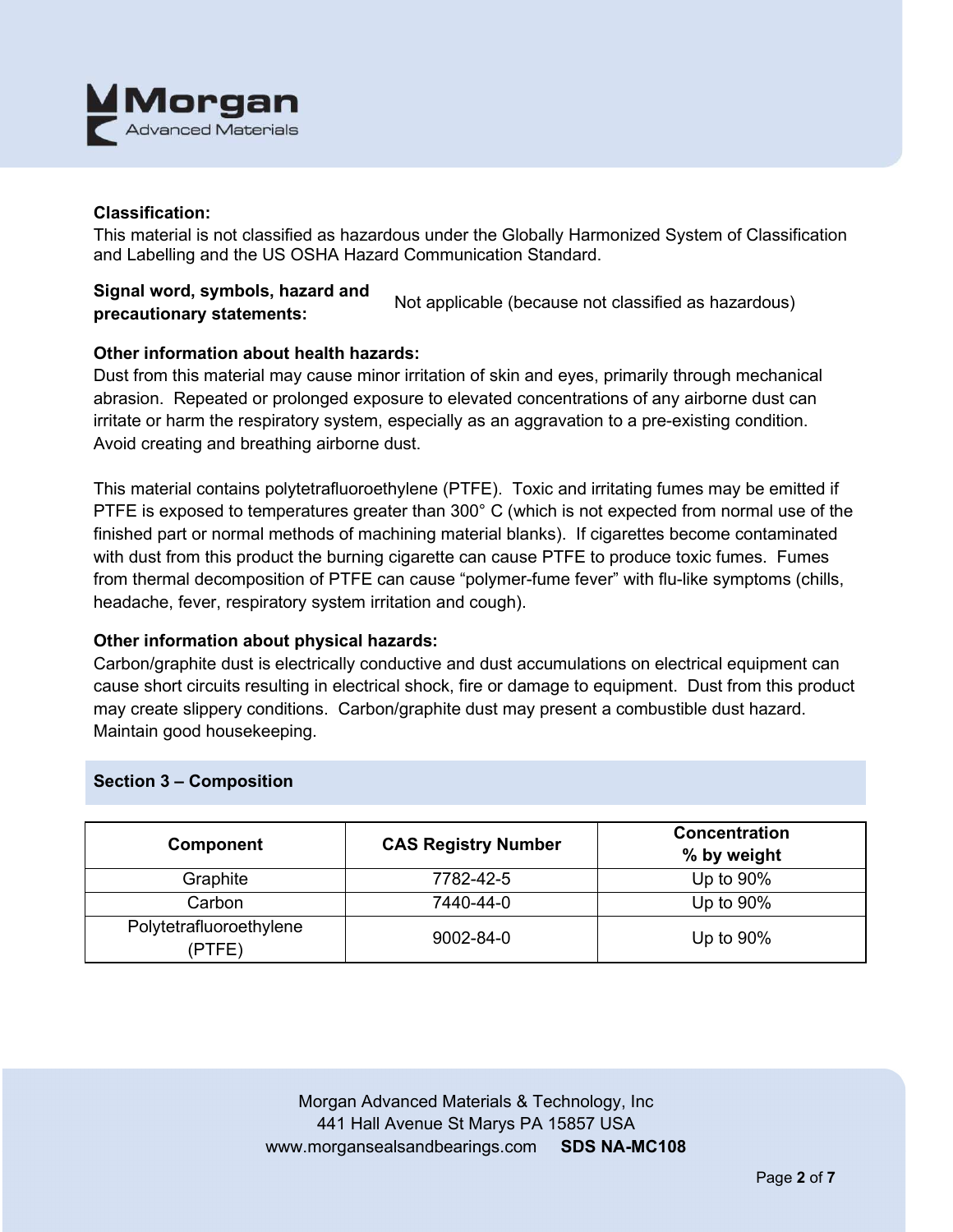

## **Section 4 – First Aid Measures**

| Inhalation:                 | Remove affected personnel to an exposure-free environment. |
|-----------------------------|------------------------------------------------------------|
| Skin and eye contact:       | Flush eyes with water. Wash skin with soap and water.      |
| Ingestion:                  | Not applicable, not expected                               |
| Indication of need for      |                                                            |
| immediate medical attention | Not expected under normal conditions of use                |
| and special treatment:      | (when not exposed to high temperatures)                    |

## **Section 5 – Fire Fighting Measures**

This product is not very combustible but may burn if exposed to high temperatures.

#### **Suitable extinguishing media:**

Use an extinguisher that is suitable for the surrounding fire.

## **Combustion hazards:**

When burned, carbon/graphite releases carbon dioxide (and possibly carbon monoxide if there is not enough oxygen for complete combustion). When exposed to high temperatures, PTFE releases toxic and irritating fumes (the chemical composition of the fumes depends on the temperature and combustion conditions).

#### **Special fire-fighting procedures:**

Use protective clothing and breathing equipment appropriate to the surrounding fire and the possibility that toxic and irritating fumes may be released if PTFE is exposed to high temperatures.

#### **Unusual fire and explosion hazards:**

As is the case with any combustible dust, concentrations of airborne carbon/graphite dust can present a dust explosion hazard. Practice good housekeeping to prevent dust accumulations and prevent situations where substantial amounts of dust can become airborne. Do not blow combustible dust toward an ignition source.

**Flash point**: Not applicable **Flammable limits:** Not applicable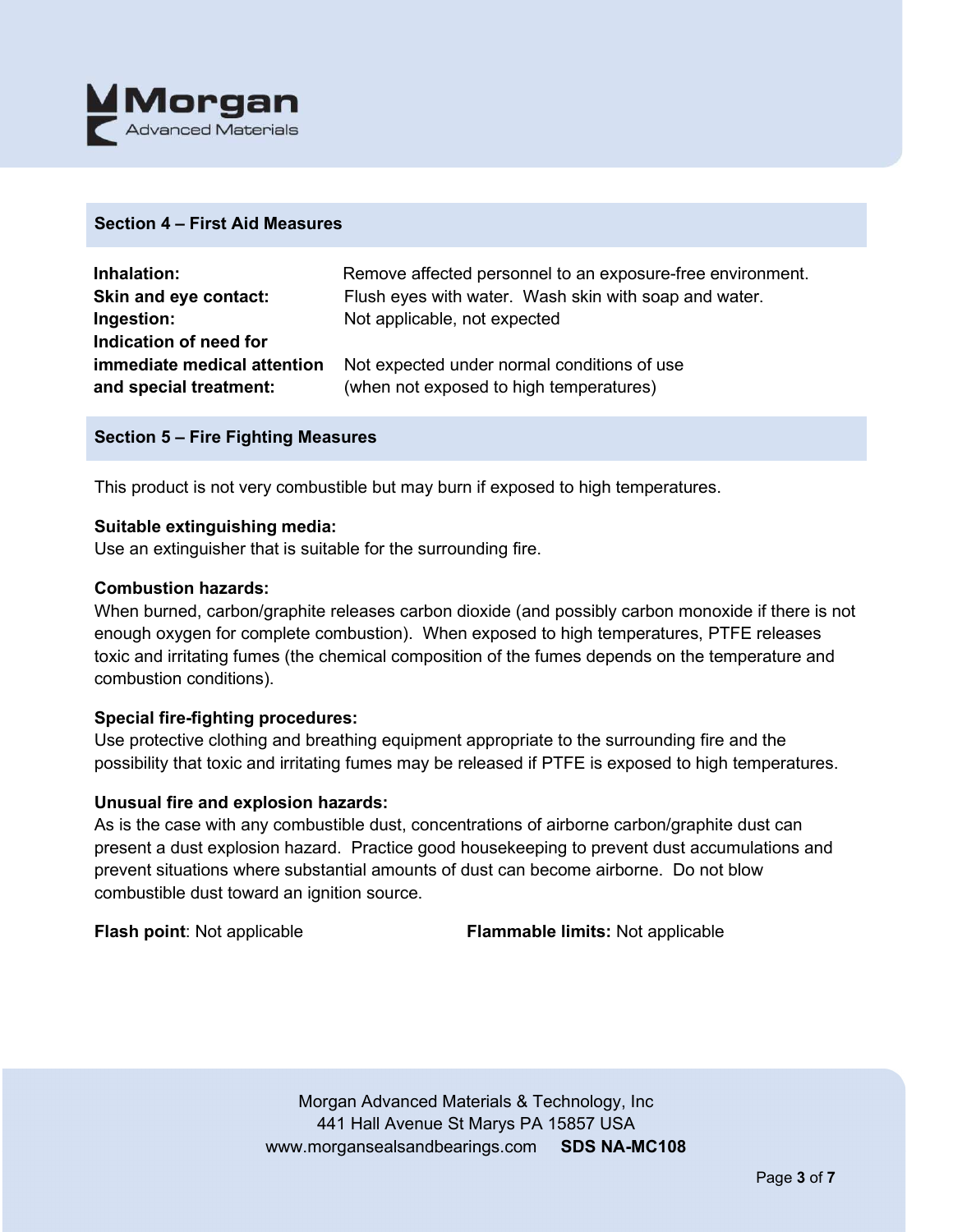

## **Section 6 – Accidental Release Measures**

Sweep or vacuum spilled material and place into sealable containers. Avoid creating and breathing airborne dust. Dispose in accordance with applicable waste disposal regulations.

## **Section 7 – Handling and Storage**

Use appropriate dust collection and controls if this product is cut or machined. Practice good housekeeping to avoid the accumulation of dust in the workplace. Avoid creating and breathing airborne dust. Practice good personal hygiene. As a good practice, wash hands before eating, drinking or smoking and do not store food, or eat or drink, in areas where chemicals are handled. Do not expose the material, or dust from the material, to high temperatures. Take care not to contaminate cigarettes with PTFE (from dust in the air, dust on surfaces or residues on the smoker's fingers).

# **Section 8 – Exposure Controls and Personal Protection**

| <b>Material</b>                                         | <b>OSHA PEL</b>                  | <b>ACGIH TLV</b>                   |
|---------------------------------------------------------|----------------------------------|------------------------------------|
|                                                         | 8-Hr TWA                         | 8-Hr TWA                           |
| Graphite*                                               | 15 mg/m <sup>3</sup> (total)     | 2.0 mg/m <sup>3</sup> (respirable) |
|                                                         | 5 mg/m <sup>3</sup> (respirable) |                                    |
| Carbon                                                  | 15 mg/m <sup>3</sup> (total)     | 10 mg/m <sup>3</sup> (total)       |
|                                                         | 5 mg/m <sup>3</sup> (respirable) | 3 mg/m <sup>3</sup> (respirable)   |
| 15 mg/m <sup>3</sup> (total)<br>Polytetrafluoroethylene |                                  | 10 mg/m <sup>3</sup> (total)       |
| (PTFE)                                                  | 5 mg/m <sup>3</sup> (respirable) | 3 mg/m $3$ (respirable)            |

# **Exposure limits and guidelines:**

\* The OSHA PEL indicated here is for inert or nuisance dust. This product may contain natural graphite or synthetic graphite. Natural graphite can contain a small percentage of quartz sand (quartz is a form of crystalline silica). Testing of machining operations at our facilities has not shown hazardous levels of respirable crystalline silica.

Other jurisdictions may have different exposure limits and control guidelines. Users are advised to consult and comply with local regulations.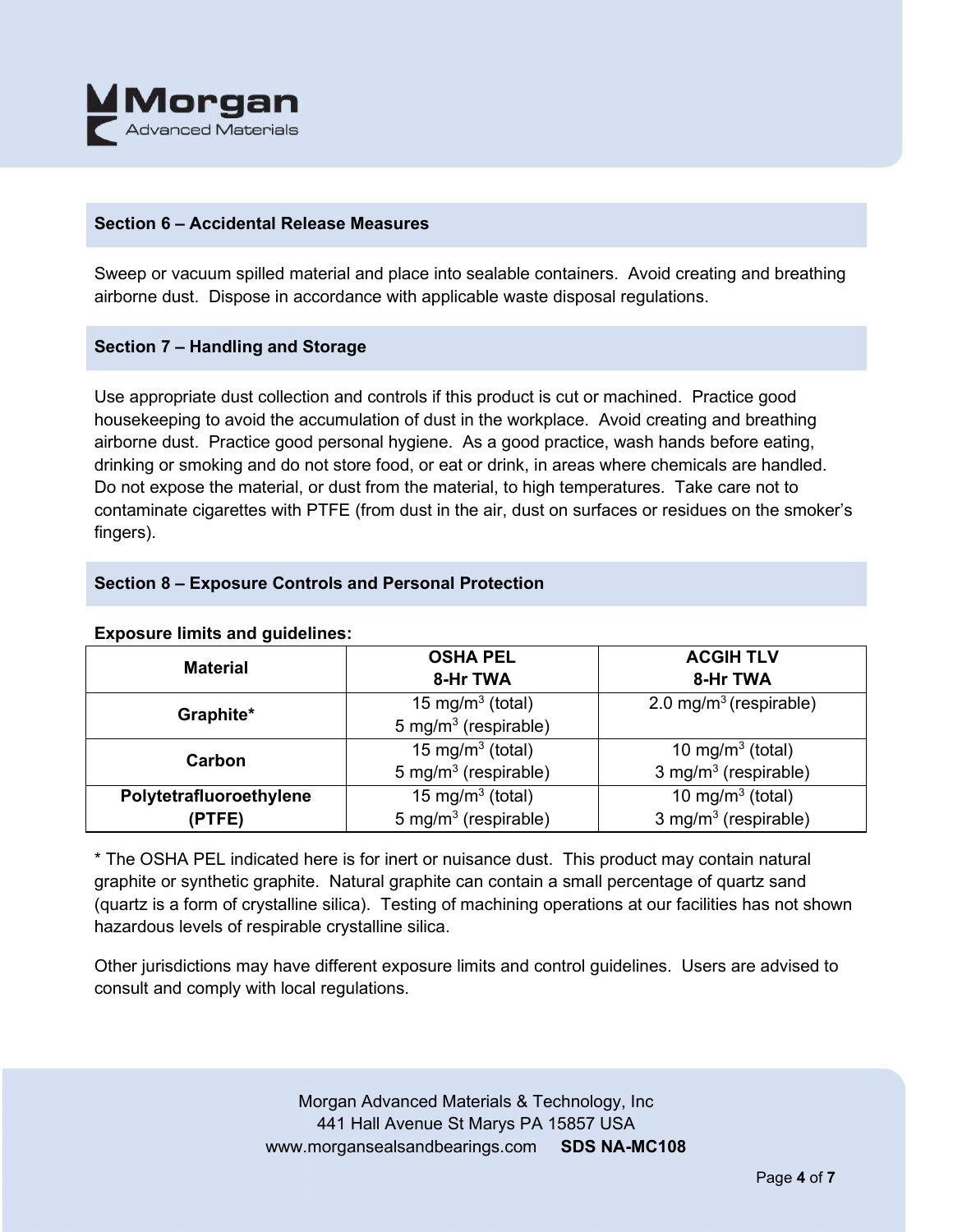

## **Engineering controls:**

Use appropriate dust collection and controls if this product is cut or machined. Avoid exposing the material or dust from the material to temperatures >300° C. Practice good housekeeping.

# **Personal protective equipment:**

Use NIOSH-approved respiratory protective equipment (for example, an N-95 dust mask) if exposures exceed established limits.

## **General hygiene considerations:**

As a good practice, wash hands before eating, drinking or smoking and do not store food, or eat or drink, in areas where chemicals are handled. Do not expose the material, or dust from the material, to high temperatures. Take care not to contaminate cigarettes with PTFE (from dust in the air, dust on surfaces or residues on the smoker's fingers).

# **Section 9 – Physical and Chemical Properties**

| Appearance:                                        | Solid (typically black) | Odor:                       | No odor        |
|----------------------------------------------------|-------------------------|-----------------------------|----------------|
| <b>Odor threshold:</b>                             | Not applicable          | pH:                         | Not applicable |
| <b>Melting point:</b>                              | Not applicable          | <b>Boiling point:</b>       | Not applicable |
| <b>Flash point:</b>                                | Not applicable          | <b>Evaporation rate:</b>    | Not applicable |
| <b>Flammability:</b>                               | Not applicable          | LEL/UEL:                    | Not applicable |
| Vapor pressure:                                    | Not applicable          | <b>Vapor density:</b>       | Not applicable |
| <b>Relative density:</b>                           | Not applicable          | <b>Water solubility:</b>    | Insoluble      |
| <b>Partition coefficient</b><br>(n-octanol/water): | Not applicable          | Autoignition<br>temperature | Not applicable |
| <b>Decomposition</b><br>temperature:               | Not applicable          | <b>Viscosity:</b>           | Not applicable |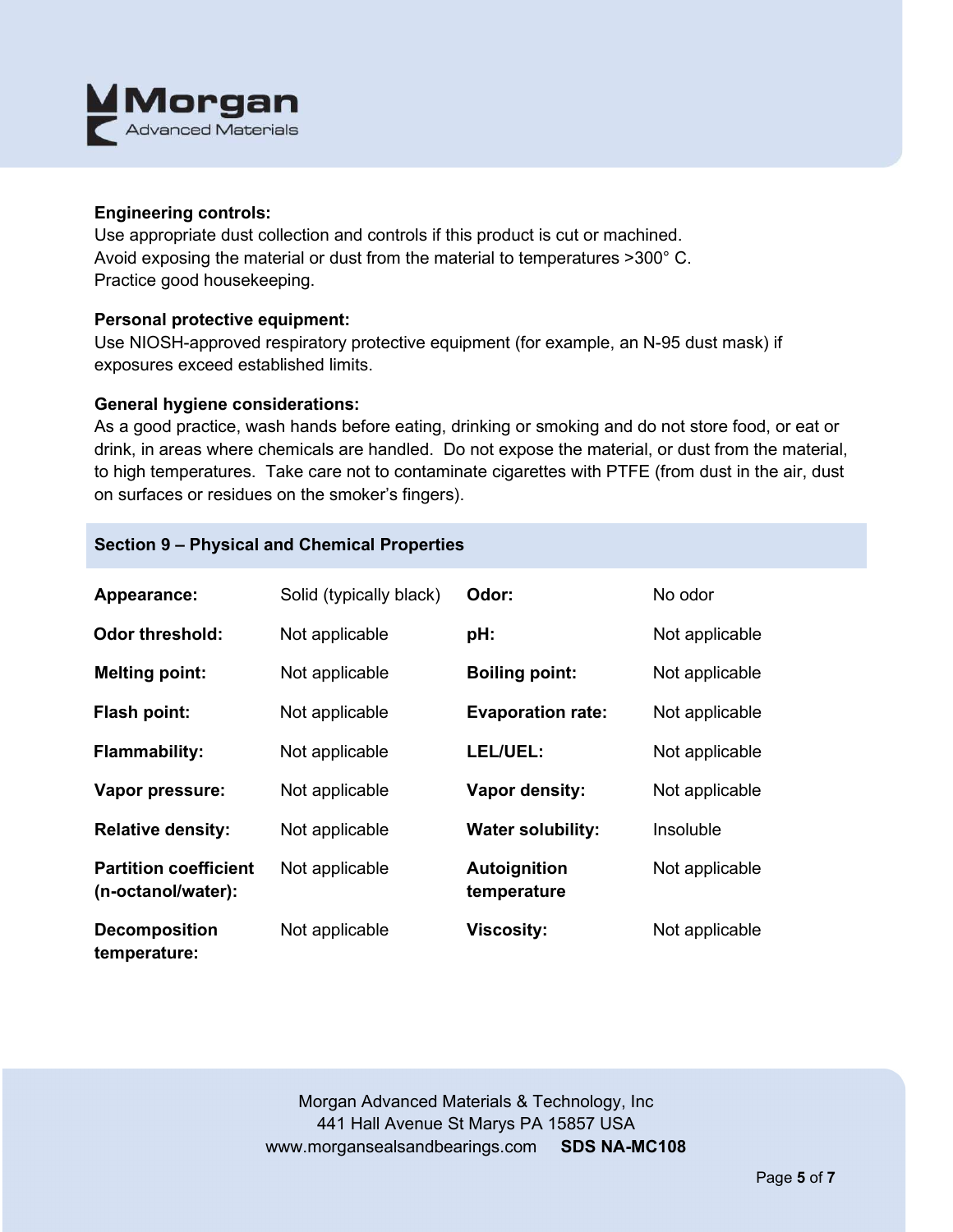

# **Section 10 – Stability and Reactivity**

This material is stable and non-reactive.

## **Section 11 – Toxicological Information**

None of the materials in this product are listed as a carcinogen by the International Agency for Research on Cancer (IARC), US OSHA or the US Department of Health and Human Services National Toxicology Program (NTP).

Additional information is available through the U.S. National Institute for Occupational Safety and Health (NIOSH) Registry of Toxic Effects of Chemical Substances (RTECS). See website: www.cdc.gov/niosh/ipcsneng/nengrtec.html.

> Graphite RTECS # MD9659600 Carbon RTECS # FF5250100 PTFE RTCES # KX4025000

#### **Section 12 – Ecological Information**

Carbon/graphite would be expected to have negligible consequence in the environment. PTFE is relatively inert.

#### **Section 13 – Disposal Considerations**

This product does not contain substances that could cause it to be hazardous waste, if disposed. Dispose in accordance with applicable waste disposal regulations.

#### **Section 14 – Transport Information**

This product is not regulated as a hazardous material for transportation purposes by any known authority, including transportation by truck, sea or air.